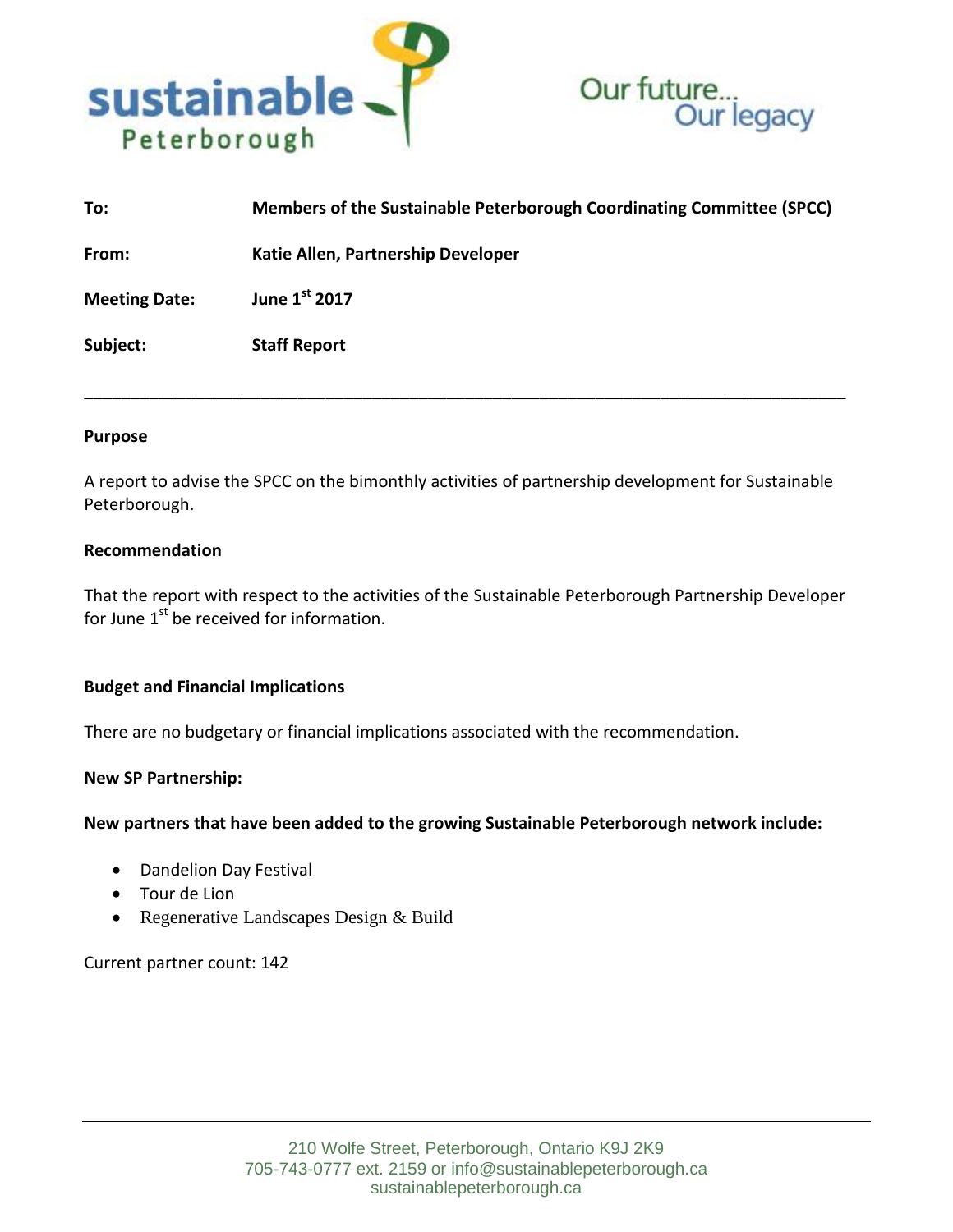

# Our future. ture...<br>Our legacy

# **Plan Alignment and Partnership Strategy:**

The Partnership awards and Recognition event was highly successful. The event was held on April 20<sup>th</sup> and received acclaim from partners, and community. The event was a great success, and celebrated throughout the community. It was an excellent forum to celebrate local leaders in sustainability, and promote the continued initiatives of Sustainable Peterborough, moving forward the sustainability vision for the GPA.

I attended the Green Economy Workshop hosted by Evergreen to provide input, and connect with new and existing partners. Attending this event provided the opportunity to open discussions with potential partners, and look for new ideas to help build the Sustainable Peterborough network. As well, I attended Environment Day at Lansdowne Place to connect with community, promote Sustainable Peterborough, and highlight the newly released 2016 Report Card. I recently met with Random Acts of Green to discuss opportunities to move forward partner promotions, and grow new networks within the community.

The Bee City Collective is comprised of SP partners working towards certification for the City of Peterborough to be certified as a "Bee City". I have been providing insight, community connections and network building as well as social media support. I will be working on a number of partner showcases that will highlight local pollinator gardens and initiatives within the GPA for Pollinator Week.

Partner showcase articles have been promoted and supported through social media and the SP website, and continue to be a positive value add and promotional piece for community partners to highlight their sustainability work.

## **Social media analytics:**

**Twitter** 

| Month | Tweet<br>Impression | <b>Profile</b><br><b>Visit</b> | <b>Mention</b> | <b>New Followers</b> |
|-------|---------------------|--------------------------------|----------------|----------------------|
| April | 15,800              | 459                            | 86             | 11                   |
| May   | .148                | 108                            | 24             | b                    |